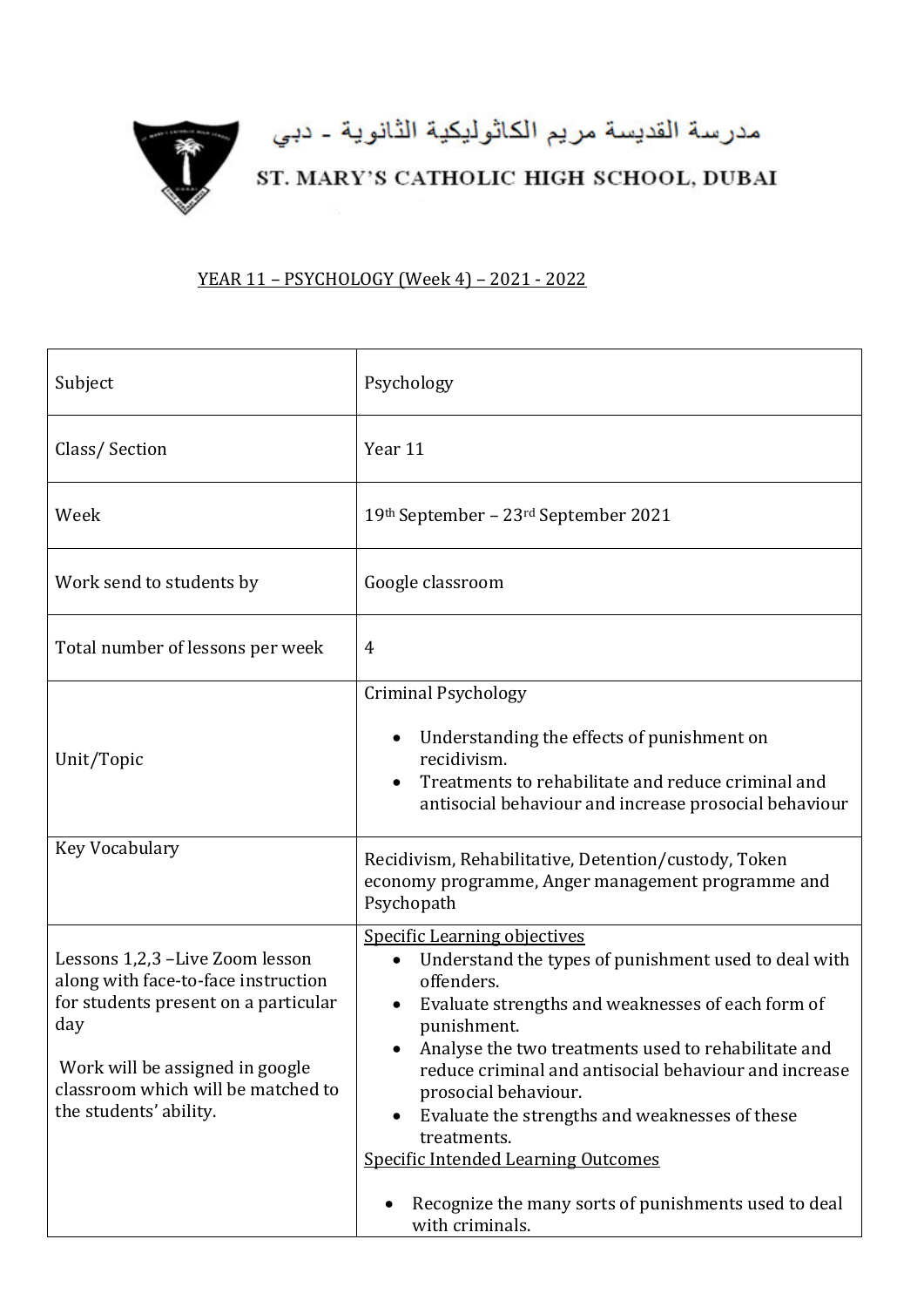|                                                    | Evaluate the benefits and drawbacks of each type of<br>punishment.                                                                                                                                                                                                                                                                                                                                                                                 |
|----------------------------------------------------|----------------------------------------------------------------------------------------------------------------------------------------------------------------------------------------------------------------------------------------------------------------------------------------------------------------------------------------------------------------------------------------------------------------------------------------------------|
| Tasks                                              | Explain the two treatments used to rehabilitate and<br>reduce criminal and antisocial behaviour and increase<br>prosocial behaviour.<br>Discuss the strengths and weaknesses of these<br>treatments.<br>Task 1: (1 <sup>st</sup> and 2 <sup>nd</sup> lesson task, during lesson)<br>$\checkmark$ Explain the types of punishment used to deal with<br>offenders.<br>$\checkmark$ Explain the benefits and drawbacks of each type of<br>punishment. |
|                                                    | Task 2: (Homework) (Google classroom)<br>Test yourself:<br>Tom committed fraud and was given a custodial sentence. He<br>spent 2 years in prison and, when he was released, he<br>committed theft. Tom was sentenced to a further prison<br>sentence. Using your knowledge of the effectiveness of<br>prison, suggest why Tom may have reoffended after he was<br>released from prison.<br>Submission date: 16 <sup>th</sup> September 2021        |
|                                                    | Task 3 (3 <sup>rd</sup> and 4 <sup>th</sup> lesson task, during lesson)                                                                                                                                                                                                                                                                                                                                                                            |
|                                                    | $\checkmark$ Explain the two treatments used to rehabilitate and<br>reduce criminal and antisocial behaviour and increase<br>prosocial behaviour.<br>$\checkmark$ Describe the strengths and weaknesses of these<br>treatments.                                                                                                                                                                                                                    |
|                                                    | <b>Essential questions:</b>                                                                                                                                                                                                                                                                                                                                                                                                                        |
| Assessment Criteria/<br><b>Essential questions</b> | 1. Explain the types of punishment used to deal with<br>offenders.                                                                                                                                                                                                                                                                                                                                                                                 |
|                                                    | 2. Explain anger management programmes<br>(Cognitive preparation, Skills acquisition and<br>Application practice)<br>3. Explain Token economy programmes.                                                                                                                                                                                                                                                                                          |
|                                                    | <b>Assessment Criteria:</b><br>A01: Describe the two treatments used to rehabilitate and<br>reduce criminal and antisocial behaviour and increase<br>prosocial behaviour.<br>A02: Explain anger management programmes (Token<br>economy programmes, Cognitive preparation, Skills<br>acquisition and Application practice)<br>A03: State the strengths and weaknesses of these treatments.                                                         |